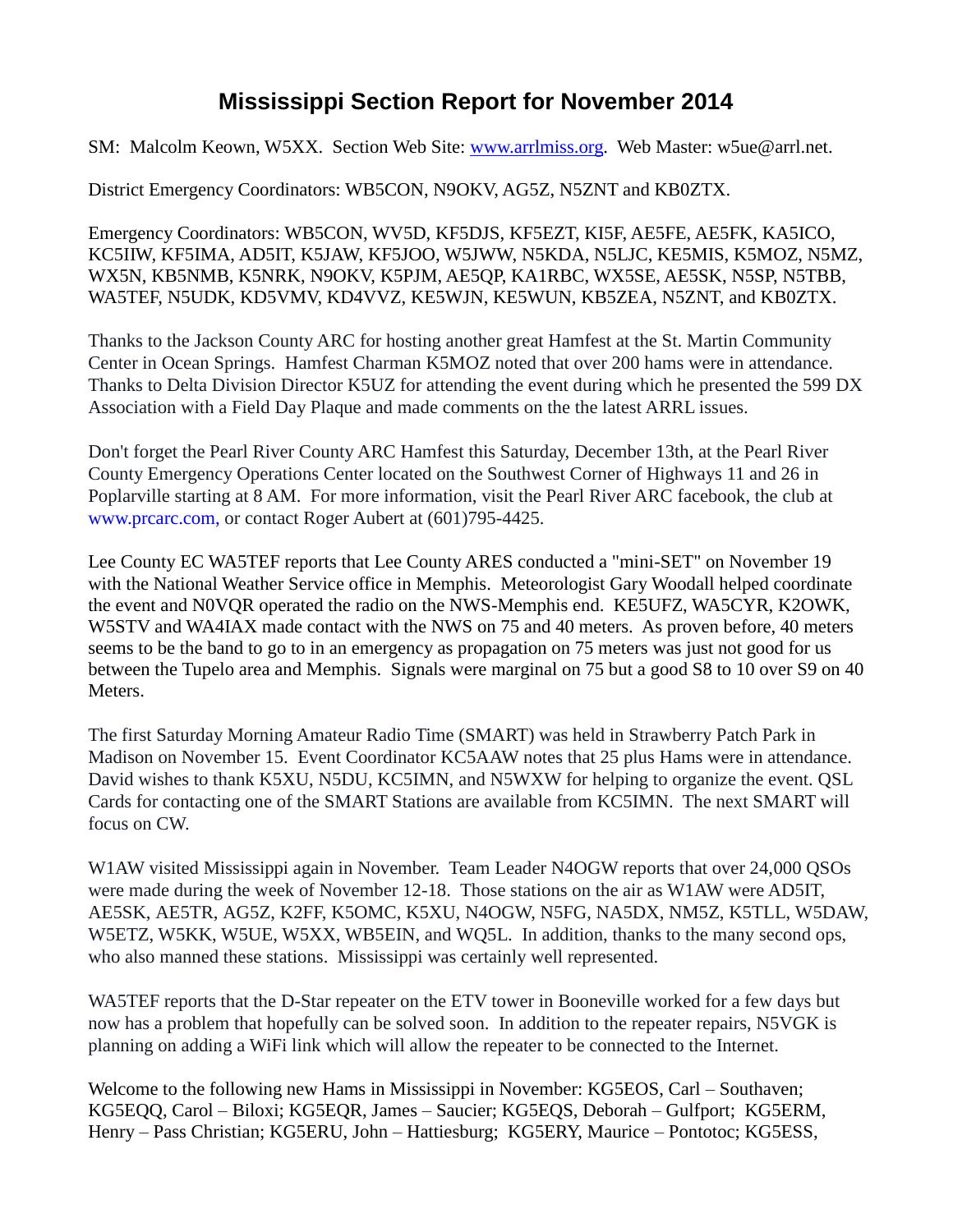Randa – Biloxi; KG5EVV, Nathan – Union; KG5EVW, Billy – De Kalb; KG5EVX, Matthew – Purvis; KG5EVY, Henry – Kosciusko; KG5EWF, Dawson – Florence; KG5EWG, Grover – Ridgeland; KG5EWH, Weston – Brandon; and KG5EYX, Jerry – Lake Cormorant. Thanks for the assistance from the instructors, mentors, and VE Teams, who conducted the exams.

Also welcome to the following new ARRL Members in November: AB5AR, Virgil – Columbus; K5BSC, Brian – Gautier; KA5BWU, William – Madison; AK5CT, Curtis – Saltillo; WA5IDF, Hoyt – Pascagoula; KB9OAU, James - Walls; K5PAJ, James – Biloxi; and WA5ZYN, Francis - Horn Lake; The Mississippi ARRL Membership took a hit in November with a net drop of 16. The membership dropped from our record high of 1,156 to 1,140. Time to go back to work on membership!

..... and last, but certainly not least, welcome to AE5SK as the new EC for Hinds, Madison, and Copiah Counties. After six years of service KE5KTU has had to retire due to family and work considerations. Thanks for your efforts, Jake. Also welcome to KA5DON as ORS.

Congratulations to the following on their upgrades in August: KG5BJC, David – Horn Lake; KG5EGT, Richard – Biloxi; WB5KXT, Thomas – Purvis; KF5JJZ, Eugene – Picayune; KF5UHX, Alan – Saltillo; KB5YPJ, Steven – Ocean Springs; and KF5YUM, Deborah – Pontotoc.

Also congratulations to the new officers of the Alcorn County ARES: K0RIS, President; WS0Q, VP, and W5JOR S/T.

Club Newsletters/Reports: Meridian ARC (W5MAV) and the Mississippi Coast ARA (KC5KMU).

DEC/EC Reports: WB5CON (NE MS/Alcorn), K5MOZ (Jackson), WX5N (Prentiss and Tishomingo), WX5SE (Itawamba), WA5TEF (Lee), N5UDK (Stone), KE5WJN (Pearl River)(Oct and Nov Reports).

Regret to report the passing of KF5FRA of Picayune.

HF Net Reports - sessions/QNI/QTC (Net Manager)

Magnolia Section Net 30/1153/7 (K5DSG) MS Baptist Hams Net 5/34/0 (WF5F) MSPN 30/2117/13 (K5NRK) MS Slow Net 20/39/0 (W3TWD)

VHF Net Reports - sessions/QNI/QTC (Net Manager)

Booneville and Prentiss County ARES Net 4/40/0 (WX5N) Capital Area Em Net 5/80/0 (K5XU) Chickasaw ARA 4/74/0 (N5PYQ) Delta ARES Net 4/19/0 (K5JAW) Hattiesburg ARC 2M Net 5/103/0 (K5TLL) Hattiesburg ARC 10M Net 4/42/0 (K5TLL) Itawamba County ARES 4/65/1 (WX5SE) Jackson County Em Net 25/524/3 (K5MOZ) Lowndes Co ARC Net 4/44/0 (AD5DO)